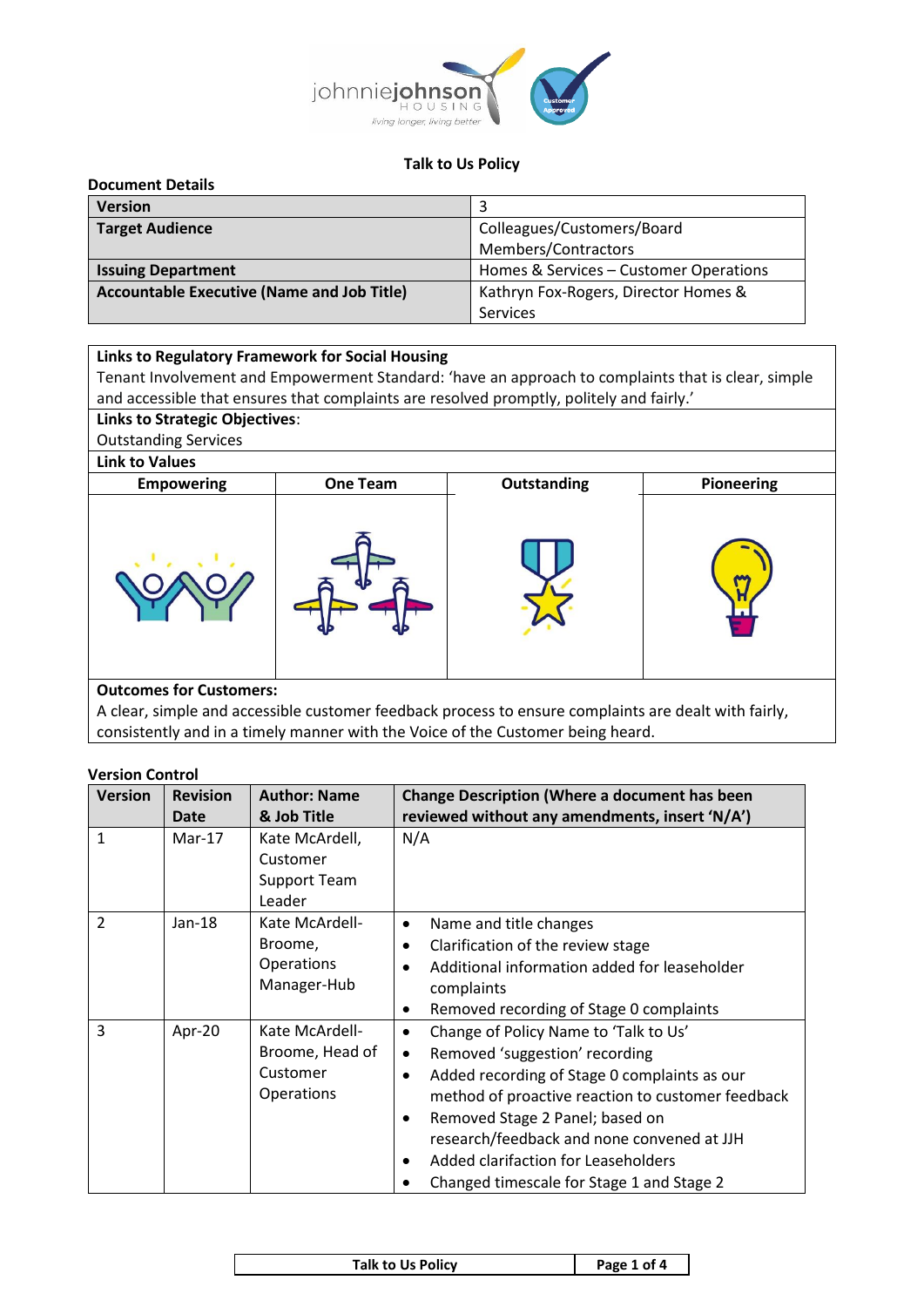**Policy Review Schedule**

| Apr-20                            |
|-----------------------------------|
| Apr-20, Director Homes & Services |
| Aug-21                            |
| Aug-20                            |
| Aug-21                            |
| N/A                               |
|                                   |

| Next Review Date | Aug- |
|------------------|------|
|                  |      |

| Talk to Us Policy | Page 1 of 4 |
|-------------------|-------------|
|                   |             |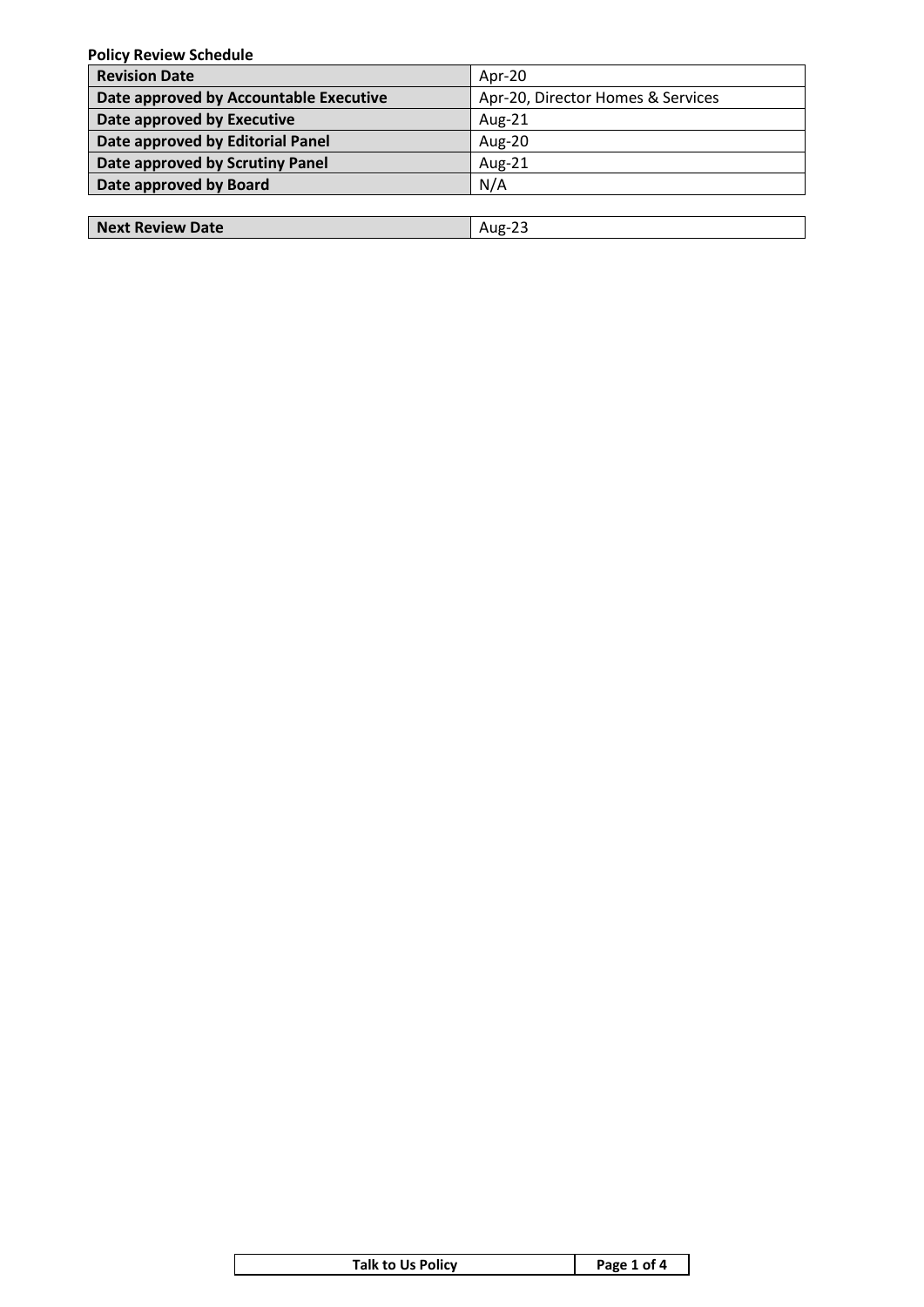# **1. Introduction**

- 1.1. Johnnie Johnson Housing (JJH) aims to deliver outstanding customer service and learn from customer feedback. JJH aims to resolve all complaints effectively, within set targets and to the customers' satisfaction wherever possible. JJH also welcomes compliments from customers about its services.
- 1.2. This Policy sets out JJH's approach to offering a simple and accessible customer feedback process that ensures complaints are dealt with fairly, impartially, consistently and in a timely manner when things go wrong; and that compliments are shared and celebrated.

# **2. Definitions and Scope**

- 2.1 JJH defines a 'compliment' as feedback that a service has been provided well or that an employee has been helpful.
- 2.2 JJH defines a complaint as feedback received when someone, whether justified or not, is not satisfied with the standard of a service by the organisation or its staff or others acting on its behalf. JJH encourages customers to give such feedback.
- 2.3 Examples of lack of satisfaction include:
	- delays in responding to enquiries and requests;
	- failure to provide a service that would usually be JJH's responsibility to provide;
	- failure to meet the service standards JJH has promised to deliver; and/or
	- failure to follow JJH procedures.
- 2.4 Through this Policy, JJH cannot deal with the following:
	- requests for specific services for example first reports of a repair or of neighbour nuisance;
	- appeals or disputes for decisions made under other JJH policies, procedures or processes;
	- issues that are in court or have already been heard by a court or tribunal, or where legal action has been taken;
	- complaints about employees that would usually be handled via HR policies; and/or
	- insurance claims that would normally be covered by home contents insurance insurance claims, including personal injury claims, will be referred to JJH's insurers and will not be handled as a complaint
- 2.5 Generally, dealing with complaints is a straightforward process, but in a minority of cases where this is not the case, JJH reserves the right to refuse to deal with the complaint; or may seek to deal with it differently if in our view it is being pursued unreasonably or merits being handled in a different manner. Examples of these situations include:
	- when customers continue to complain about issues that have already been responded to previously.
	- when customers are liaising with JJH in an abusive or aggressive manner.
	- when customers refuse to work with JJH to resolve the issue or their expectations are either unreasonable or outside what JJH can agree.
	- service failures that occurred over 12 months ago as we will not be able to investigate them.

# **3. Implementation**

- 3.1 Customers can make a complaint by the following methods:
	- over the telephone to our Customer Hub on telephone 0345 305 5335
	- in person to any member of staff
	- by visiting our website [www.jjhousing.co.uk](about:blank)
	- by letter
	- by email at [TalkToUs@jjhousing.co.uk](mailto:TalkToUs@jjhousing.co.uk)
	- or by asking a relative, friend, MP, Councillor or any other representative to contact us.

# 3.2 JJH provides equal access to our complaints service by:

- offering a Complaints Advocacy Service
- accepting oral complaints

| Talk to Us Policy | Page 1 of 4 |
|-------------------|-------------|
|-------------------|-------------|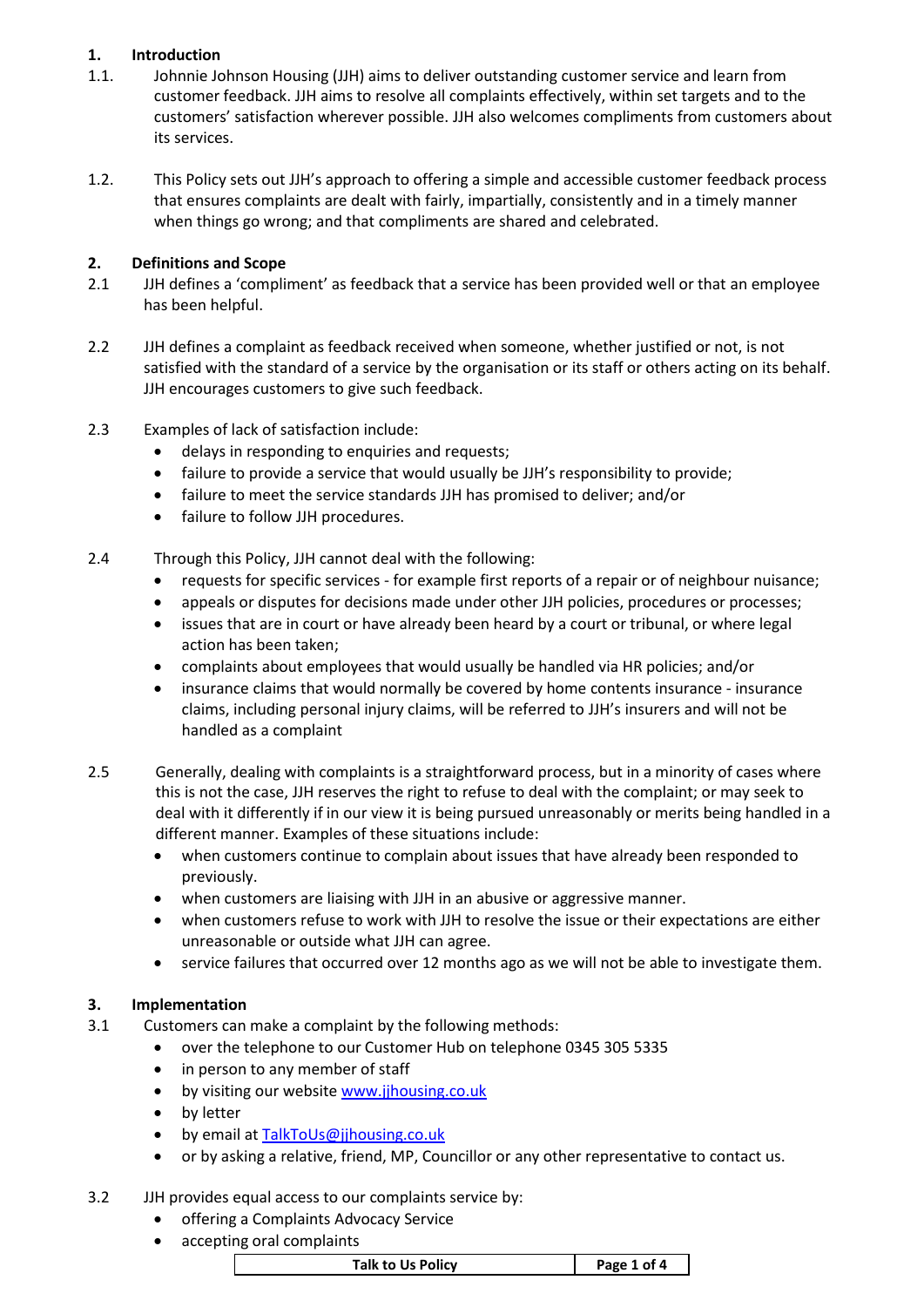- supporting vulnerable customers
- translating and interpreting
- providing information in large print or audio
- holding meetings in places with disabled access and hearing loops
- paying reasonable travel and where appropriate, carer costs
- inviting a support worker/carer for customers who have physical or mental health issues (e.g. sight-impaired, autism)
- 3.3 If customers need help or advice in making a complaint to us or want someone to act on their behalf, there are independent sources of help such as:
	- Citizens Advice Bureau
	- Freedom of Information Act
	- Local Tenants and Resident Groups
	- Local Councillor or Member of Parliament

# **4. Complaints resolved at first point of contact - Stage 0**

When a customer expresses dissatisfaction our staff will try to resolve their concerns quickly, for example by re-booking a missed appointment.

- 4.1 These Stage 0 complaints will be logged on the complaints database in order to monitor trends and ensure resolutions have been made at first point of contact.
- 4.2 On occasion, the matter may require an investigation rather than first point of contact resolution.

### **5. Investigation – Stage 1**

- 5.1 If JJH is unable to resolve the complaint at Stage 0, a manager of that service area will investigate the complaint and the initial response.
- 5.2 JJH aims to complete investigations and provide a response within 10 working days. If this timescale cannot be met, the investigating manager will contact the complainant to agree a revised date.

#### **6. Review – Stage 2**

6.1 If a complainant remains dissatisfied with JJH's response, a Senior Manager who has not previously been involved will review the complainant's reasons for wishing to escalate the complaint as well as the actions taken.

- 6.2 JJH aims to complete investigations and provide a response within 15 working days. If this timescale cannot be met, the Senior Manager will contact the complainant to agree a revised date.
- 6.3 At all stages of the complaints process, JJH will:
	- confirm with the complainant the person who is responsible for responding to the complaint
	- speak to the complainant within 2 working days to discuss the complaint
	- confirm JJH's understanding of the complaint and the outcome the complainant desires
	- advise the complainant when to expect a reply
	- explain JJH's decision(s)
	- confirm when any actions will be completed
	- respect confidentiality and advise the complainant of any enquiries we may need to make which could involve others in helping resolve the complaint.
- 6.4 Where there have been failings by JJH, an apology will be issued and matters will be put right at the earliest opportunity.
- 6.5 In certain circumstances compensation may be offered. Please refer to the Compensation Policy for further advice.
- 6.6 JJH will close the complaint once all the actions have been completed.

| <b>Talk to Us Policy</b> | Page 1 of 4 |
|--------------------------|-------------|
|                          |             |